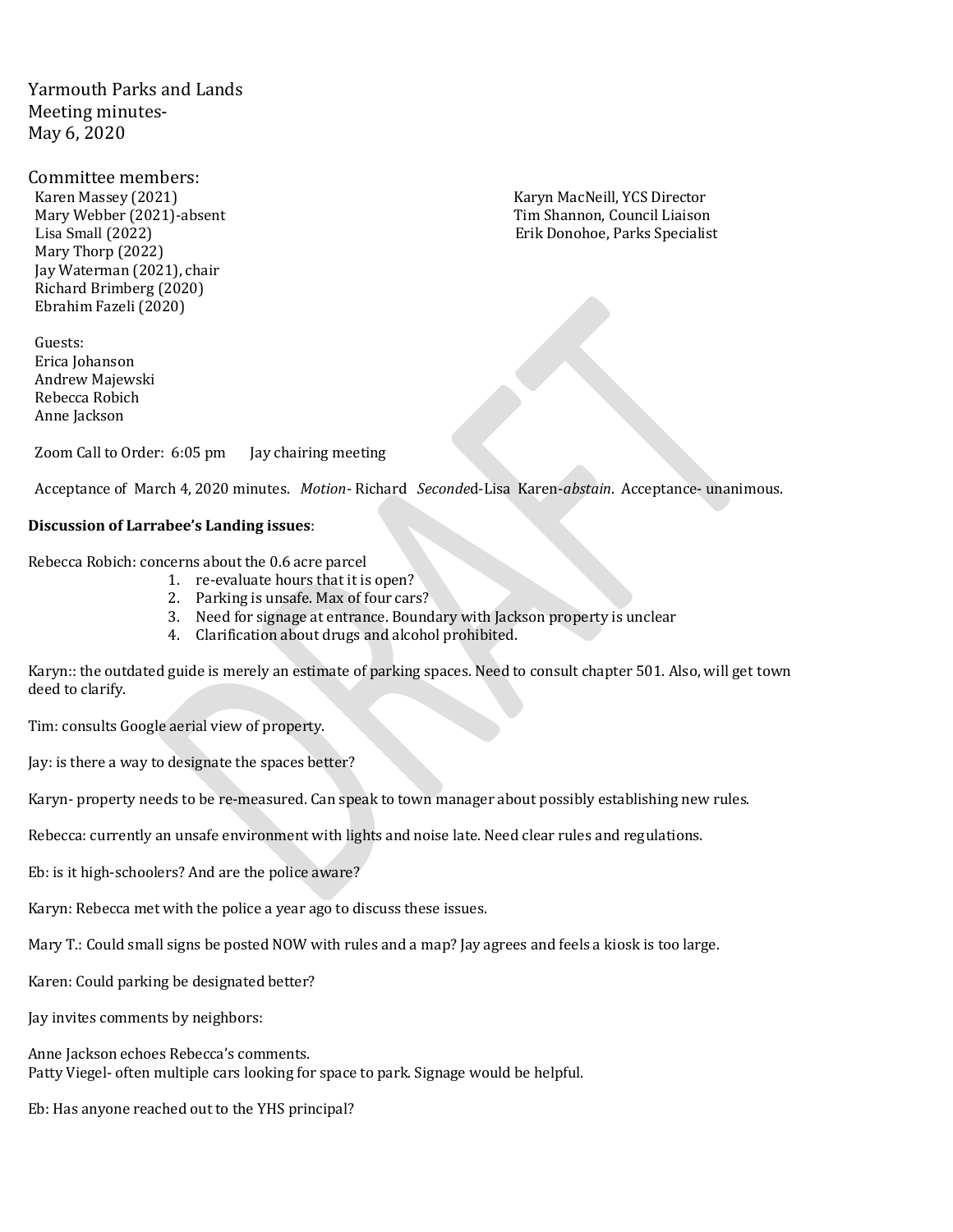Jay: personally prefers hours of sunrise to sunset. Karen stresses the "big picture" and that change in hours requires a town-wide decision. Richard agrees that we need to be consistent. Jay wonders about the options for parking.

Tim: would like to see the actual rules. Karyn will email a copy of the deed to us and will include the neighbors in the email.

Neighbors are thanked for their time in bringing their concerns to us.

# **Update from Erik**:

Projects are moving forward, although mostly solo. The pandemic has slowed permitting a bit. Support needed at the June 10th Planning Board meeting.

Fieldstone connector is the other big project. Got approvals already. Need out-reach to abutters via letter and a small meeting.

Volunteer groups will be limited, if able to happen at all.

Tinker abutter is willing to help with invasives and possibly do some planting (?). PLC will reach out to Mary Webber on this. Jay asks about the switching of the story on the story walk. Karyn explains that the other towns backed out of the exchange. Plans for 2 more stories are in the works and then they will be rotated through the year.

## **Update from Karyn:**

Parking restrictions have been largely lifted. However, the Community Garden is "permitted parking" only and restricted to different days. This policy was decided with input from the police. Hope to lift restrictions by June 1st. Also, Royal River Park is limited to every other parking space.

Eb: has seen overcrowding at picnic point. Tim wants to update the town council.

Jay: notes that East Main St. sidewalks are dangerous and not currently on the repair agenda.

Jay: the plan for Riverfront Woods was approved in April. Karyn will send it to the committee.

Karyn voiced concern about kids altering the parcel by the sledding hill by creating new trails and a mini bike track behind the neighbors' property. This could make acceptance by the 6F conversion committee problematic. Erik voiced concern about erosion and root vegetation issues. Erik and Karyn felt the teens were resistant to the prohibition of their activities. Tools were left at the site and were confiscated. Erik felt that this suggests a need for mountain bike opportunities.

Mary T: asked about restoring and disguising the alterations. Erik felt this was doable. Richard: talked about re-directing the teens' efforts to somewhere else. Asked about a pump track. Jay felt this is a chance to involve more young people in town about something they care about. Karyn suggests a subgroup and will reach out to the two teens who were most involved. Eb suggests contacting the Interact Club at the high school. Tim: subgroup could be a complement to Parks and Lands.

### **Logo contest:**

Lisa says pending contest only has 3 entries. Need more publicity. Blurb in the NOTES. Open to Yarmouth residents only. Mary suggests reaching out to the art teachers in Yarmouth and to local NYA studeents. Richard requests the logo info sent to the committee.

### **Meeting reminder:**

Jay reminds PLC members that representation at meetings of planning board and town council is needed. Will send out new meeting schedule. Important meeting on June 10<sup>th</sup>.

### OTHER: